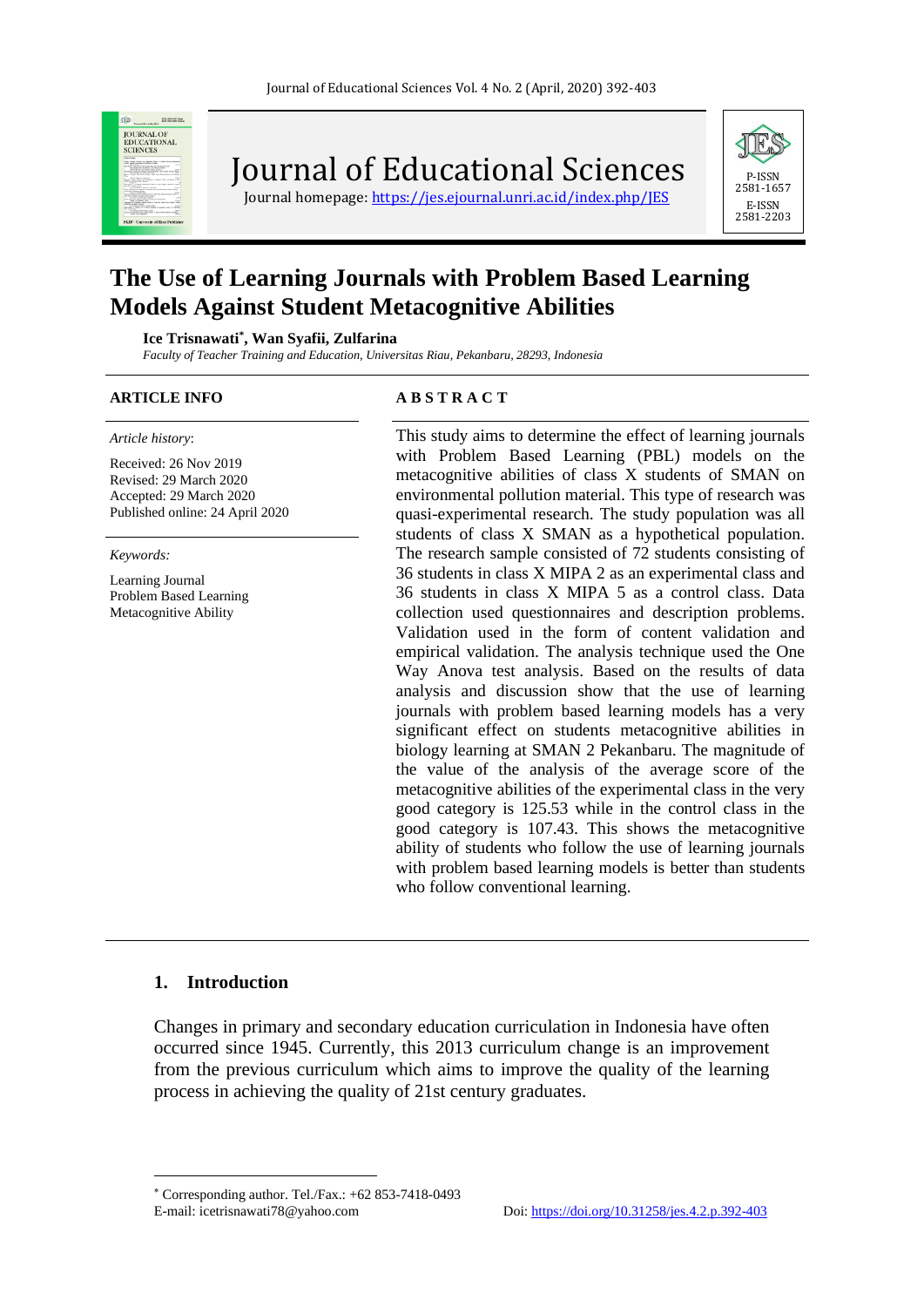Curriculum 2013 made changes to the four National Education Standards (SNP). The four national Education Standards (SNP) include graduate competency standards, content standards, process standards, and assessment standards. The graduate competency standards are in accordance with Permendikbud No. 54 of 2013 students are encouraged to improve and balance their soft skills and hard skills. In Permendikbud No. 54 of 2013 which discusses the competency standards of high school graduate students equivalent. In the aspect of knowledge, students are required to have factual, conceptual, procedural, and metacognitive knowledge in science, technology, arts, and culture with human, national, state, and civilization insights related to the causes and impacts of phenomena and events. In this regulation there is an additional requirement of graduates from the previous curriculum that is high school graduate students must have the knowledge of one of them is metacognitive skills.

Metacognitive is the awareness of thinking about what is known and what is not known. Whitebread et al., (2012) also states that metacognitive knowledge is general knowledge about cognition, as well as one's awareness and knowledge about one's own cognition. The role of metacognitive can also be a proof of whether learning in school can be applied in everyday life. Because when students apply the application of theory, indirectly students can sort out which parts of the concept can be applied and which parts of the concept cannot be applied (Hyerle et al., 2011). According to Sri (2014) those who have good metacognitive awareness and knowledge will have good achievements in their class. In the context of learning, students know how to learn, know their abilities and learning modalities, and know the best learning strategies for effective learning "(Flavell, 1979; Zohar, 2012). After a person is able to recognize the ability of his knowledge of how to do the task, meaning indirectly he has been able to understand the knowledge in himself / self knowledge (Anderson et al., 2001). In humans, metacognitive abilities have developed since the age of 3-5 years in the form of planning and self correction while playing, then continue to develop 6-8 years and develop very rapidly when entering junior high school (Veenman, 2012).

Metacognitive skills are one aspect of the ability to think that is very important in the learning process. Cognitive strategies can help achieve goals, while metacognitive thinking strategies can monitor progress that has been achieved. According to Djamarah (2002) students' learning abilities such as "observation, attention, memory, thinking power and fantasy" are a measure in the development of student thinking. Therefore metacognitive abilities really need to be developed and empowered to 21st century students. Anyta et al., (2013) states that PBL combined NHT in learning has been proven to be able to improve students' metacognitive abilities, critical thinking, and cognitive abilities. Because by developing metacognitive students can be used to monitor the extent of the ability of cognition to understand a problem (Merina, 2019). However, empirical evidence about this is still lacking, especially research that combines learning journals with PBL. Lack of development of metacognitive skills and writing skills is feared to result in the low quality of education in Indonesia. Therefore, one way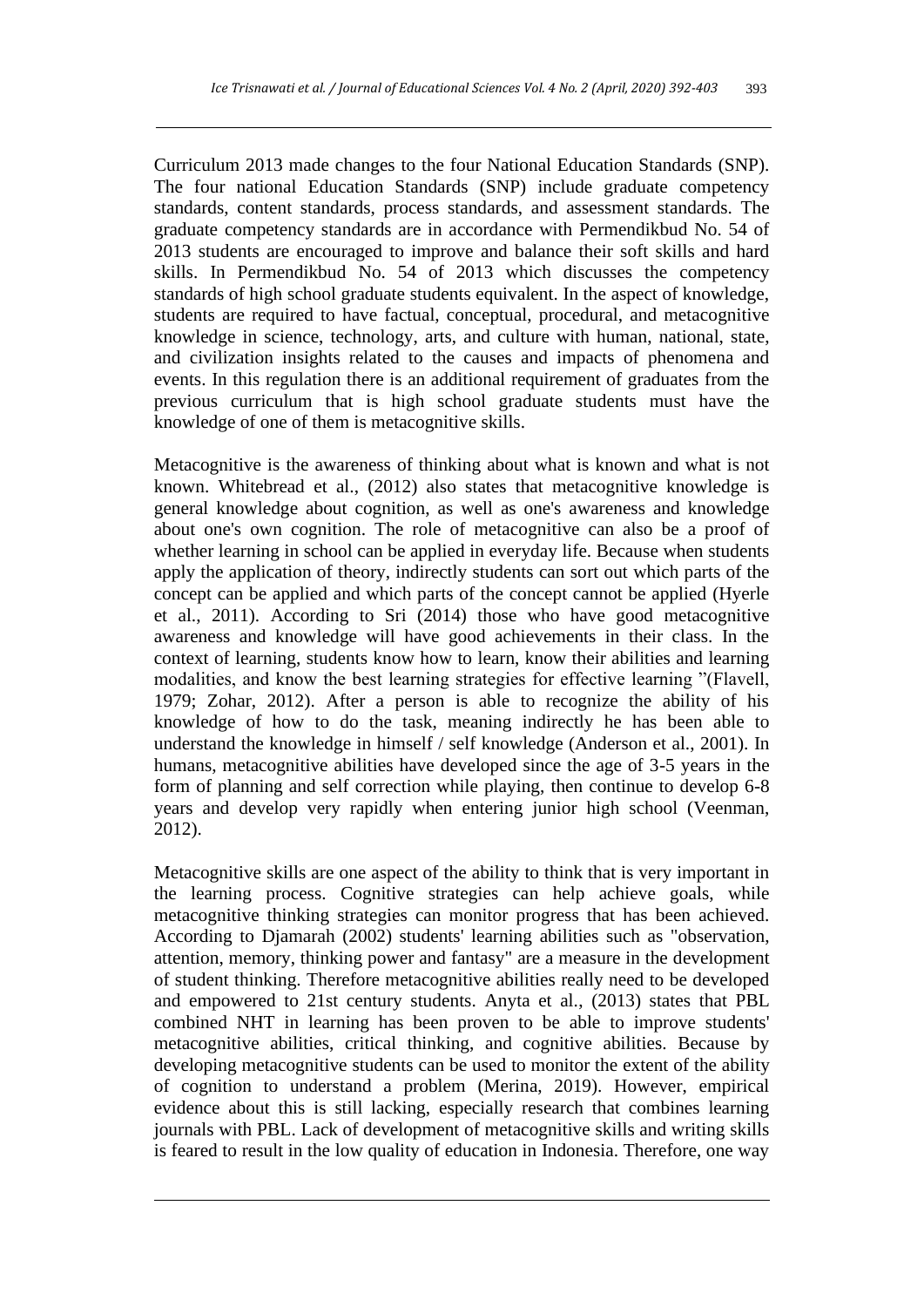to improve students' metacognitive abilities is to apply a learning journal to students.

The learning journal is a document prepared by the teacher to be filled in by students containing student reflections on the subject matter and learning process that the teacher has delivered at a face-to-face meeting in class. According to Silberman (2013) a learning journal in the form of reflective notes made by students from day to day. With learning journals students can be trained to realize what they have learned and experienced during the learning process, and can measure the progress of learning that has been achieved and identify things that are not understood. Learning journals are very useful for someone, one of which is to keep a record of one's thoughts and ideas through learning experiences and help identify strengths, weaknesses, and choices in one's learning (Kartono, 2010). It can be said learning journal is a reflection according to Dinna et al., (2016). Students can fill it in the form of reflections or observations related to classroom learning (Kurniawan et al., 2016). According to Sri (2011) providing training and a summary or reflection of the material that has been read can develop metacognitive skills and the acquisition of learning outcomes. With the learning journal, students will know what concepts they have mastered, concepts that they have not yet mastered and what problems they experience during the learning process.

Students' metacognitive abilities can be improved by writing learning journals, because with a learning journal students will train students to write about how they learn, what they have learned and experienced during the learning process, and can measure the learning progress they have achieved and identify things they have achieved. things not yet understood. Deny et al., (2015) states that the application of a learning journal with a jigsaw strategy combined with PBL based on lesson study can improve students' metacognitive abilities. PBL can train students to solve problems collaboratively so that students demand their opinions in solving problems and be independent in finding solutions to the problems presented. According to Lufri et al., (2020) said that the problem based learning model can remind students of biological competence and facilitate students in the learning process.

This problem based learning (PBL) model is expected to make students more independent and have a higher spirit of cooperation to solve problems faced by teachers, so that satisfactory learning outcomes are obtained "and train students' metacognitive abilities (Arends, 2013). Because learning models that can make active student participation in learning one of them is the Problem Based Learning (PBL) model (Nur et al., 2020). One of the advantages of the problem based learning model is that it is able to train students in using various concepts, principles and skills that they have learned to solve the problems being faced (Fakhriyah, 2014).

The results of observations made by researchers through need assessments and interviews with students and teachers in SMA Negeri 2 Pekanbaru, teachers have not implemented models or learning strategies that are able to increase students'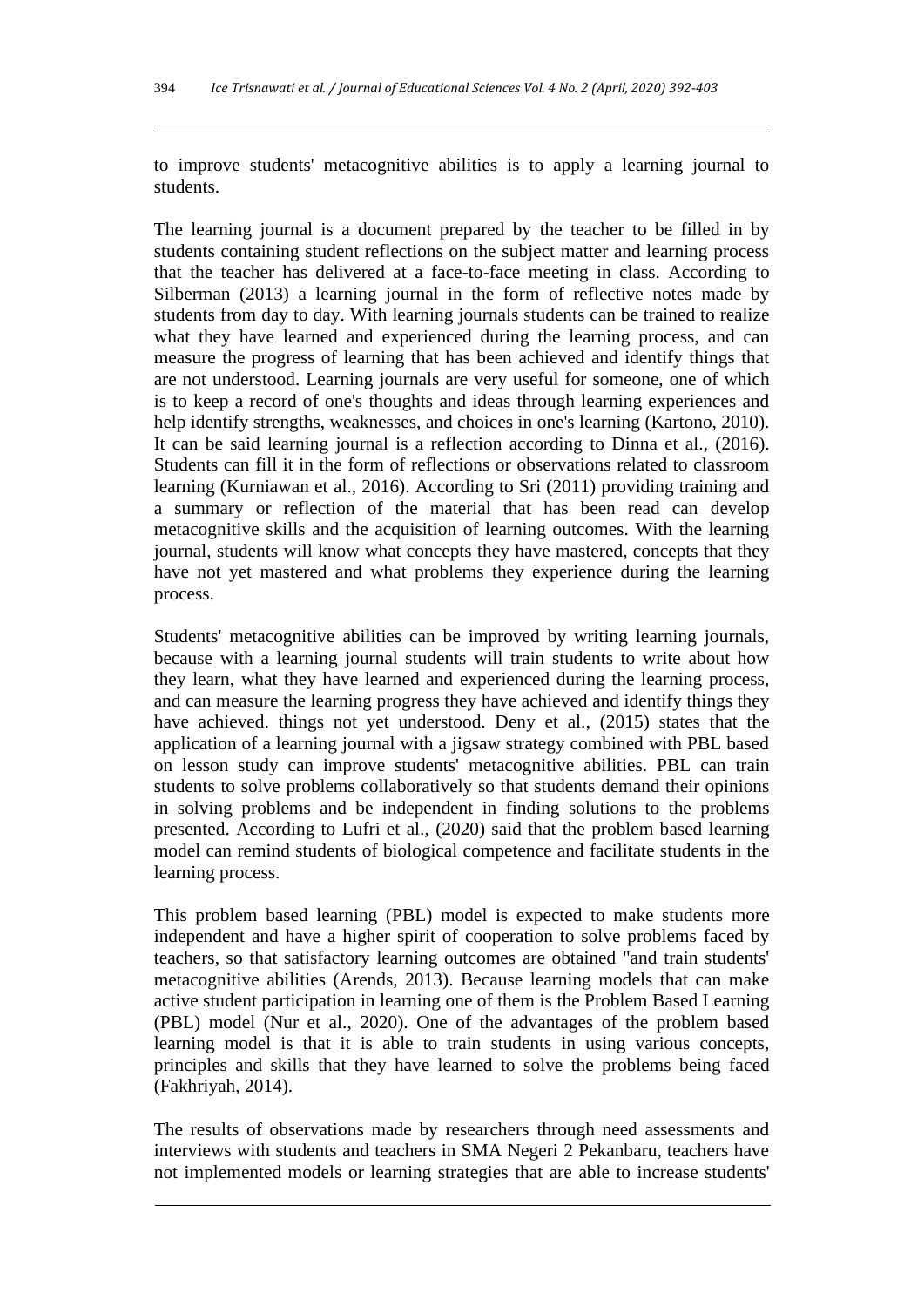metacognitive knowledge. The teacher never applies a particular learning model in the learning process and reflects on the learning process.

Based on the results of student need assessment conducted by researchers, most students still experience difficulties in understanding material taught by teachers using a scientific approach. The reason is that previous learning habits were more teacher-centered, so with the demands of the 2013 curriculum which required the learning process with student-centered patterns to be suboptimal.

Based on these problems, the need for models and learning strategies that are able to meet the demands of 2013 curriculum graduates 'competency standards both soft skills and hard skills, such as students' metacognitive abilities. This study aims to determine the effect of learning journals with Problem Based Learning (PBL) models on students' metacognitive abilities

# **2. Methodology**

This type of research used in this research is quantitative research. Quantitative research is research that uses quantitative data. Data in quantitative research is in the form of numbers or data that is leveraged and uses statistical tests to analyze the data (Paidi, 2012). This type of research used in this study was a quasi experimental research (quasi experimental research). The experimental design of this study was a control group pretest-posttest design. In this design there are two groups: the control group and the experimental group or those treated (Wiersma et al., 2009).

The study was conducted at SMA Negeri 2 Pekanbaru. Pekanbaru 2 Public High School. The population in this study were students of Class X Science. This research consists of 3 stages, namely the preparation, implementation and retrieval of data. The preparatory phase included conducting initial observations at SMA Negeri 2 Pekanbaru and conducting interviews, then selecting non-randomly determined research samples and developing learning tools, and making research instruments.

At the implementation stage of the study, it conducted pre-tests in class X MIPA 2 and class X MIPA 5 which aims to test normality and homogeneity, then carry out learning in accordance with the RPP five times a meeting and end up doing a posttest in the experimental class and the control class. The data in this study included the validity of learning devices, implementation of learning devices, observation of metacognitive abilities. Data collection techniques included observation, questionnaires, and written tests.

The analysis was carried out in a descriptive quantitative manner. The calculation was done by calculating the score of students reflective statements in a learning journal for three meetings. About 20-30 minutes before the lesson ends, students filled out a learning journal sheet containing what material has been understood, how is the experience during the learning process, what are the obstacles and obstacles during learning processes and efforts or strategies to overcome them, and the last is what are the benefits obtained from the material and the learning process, then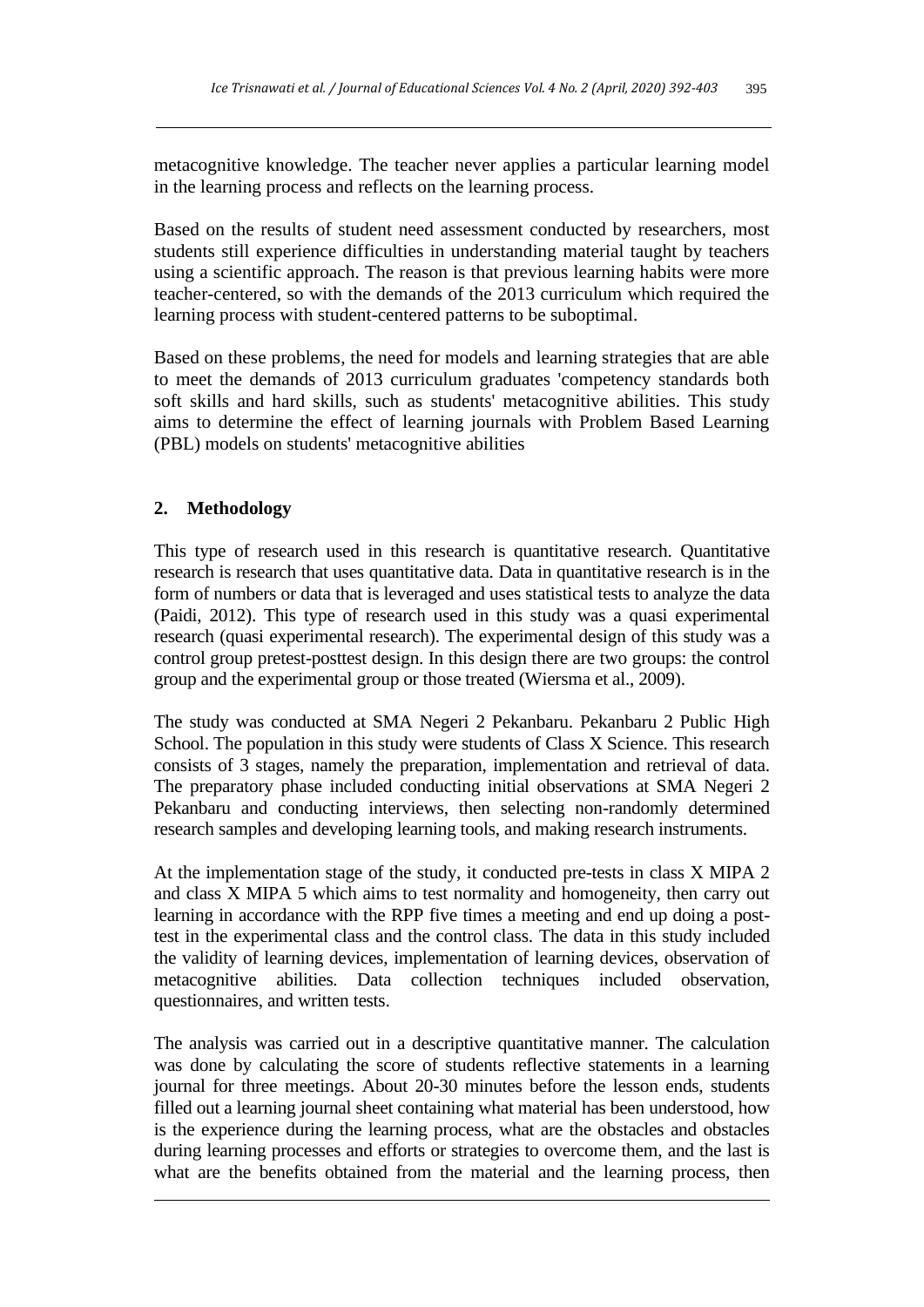average it and categorize it into three tiered or ordinal categories. Metacognitive sheet scoring was done by group or metacognitive sub-aspect. Each choice scale item has a maximum score of 4 and a minimum of 1. Data obtained in the form of metacognitive awareness scores. Scores are obtained through the Metacogntive Awarness Inventory (MAI) questionnaire. The categorization of students metacognitive awareness questionnaire scores was based on a modification from Yeyendra (2017), as in Table 1.

| <b>Interval</b> | Category  |  |
|-----------------|-----------|--|
| 118-144         | Very good |  |
| 91-117          | Good      |  |
| 64-90           | Enough    |  |
| $36 - 63$       | Very less |  |

Table 1. Categorization Score Assessment Metacognitive Awareness Inventory (MAI) questionnaire

Analysis of the influence of learning journals with Problem Based Learning (PBL) learning models on Student Metacognitive Abilities was done by testing One Way ANOVA (Analysis of Variance) or Anova one factor.

#### **3. Results and Discussion**

# *The Implementation of the Use of Learning Journals with Probem Based Learning Models*

The following Table 2 presents the results of the study journal assessment for three meetings About 20-30 minutes before the lesson ends. for complete calculation results can be seen in Table 2.

| <b>Deskriptif</b> | First | Second | <b>Third</b> |
|-------------------|-------|--------|--------------|
| Average           | 88,2  | 90,49  | 94,17        |
| The highest score | 100   | 92,5   | 100          |
| Lowest value      | 57,5  | 72,5   | 92,5         |

Table 2. Descriptive Results of Student Learning Journal Assessments

In table 2 above it can be seen that at the first meeting the average value of student learning journals is lower at 88.2 this is due to students who have never used a learning journal seen from students who are still difficult to write answers to questions contained in sheets learning journal. Whereas in the second meeting the average value of the learning journal increased to 90.49 and at the third meeting increased to 94.17 this was due to students who already understood using the learning journal sheet viewed from the students' answers according to the questions in the learning journal sheet how the student was themselves can know the strengths and weaknesses in learning and think about efforts to overcome their shortcomings, so they can know the meaning of the learning process. In accordance with the revelation of Rachel (2004) Journal of learning can enable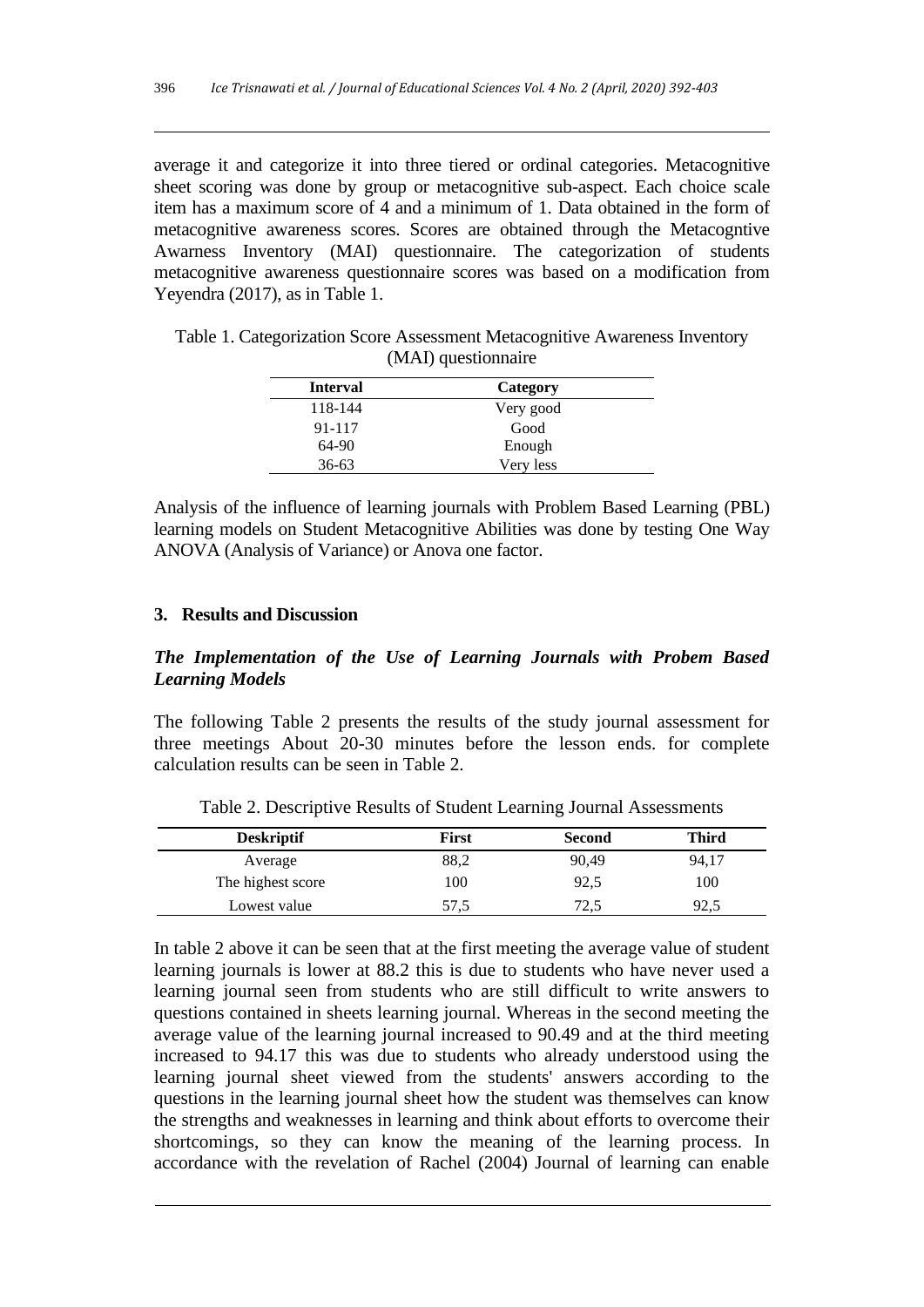students to become more aware about their own learning, so as to increase metacognitive awareness.

Journal writing is very helpful for students to develop metacognitive awareness (Rachel, 2004). To find out how far students' interest in writing journals can be known from learning journals made by students. It is proven that after the teacher reads all student journals, most students write their own learning journal and do not imitate their friend's learning journal, meaning that students feel interested in writing a journal. This shows that students already have metacognitive awareness, because students have identified their learning processes seriously and independently. According to Marzano in Peirce (2003) the existence of metacognitive awareness in students can make students more motivated in participating in learning.

# *Results of Descriptive Analysis of Combined Initial and Final Data Indicators Metacognitive Awareness Questionnaire to Measure Students' Metacognitive Abilities*

Metacognitive abilities of students before participating in learning with problem based learning learning models using learning journals. The learning process begins and ends with a metacognitive awareness questionnaire. Table 3 below shows the results of the initial and final descriptive statistics of the students' metacognitive awareness questionnaire.

|                                                                      | <b>Experiment Class</b>                     |              | <b>Control Class</b> |              |
|----------------------------------------------------------------------|---------------------------------------------|--------------|----------------------|--------------|
| <b>Indicators of Metacognitive</b><br><b>Awareness Questionnaire</b> | <b>Problem Based Learning</b><br>(X MIPA 2) |              | 5M (X MIPA 5)        |              |
|                                                                      | Awal                                        | <b>Akhir</b> | Awal                 | <b>Akhir</b> |
| Declarative Knowladge                                                | 98                                          | 129          | 107                  | 115          |
| Prosedural Knowladge                                                 | 98                                          | 125          | 99                   | 109          |
| Conditional Knowladge                                                | 98                                          | 123          | 96                   | 107          |
| Planing                                                              | 95                                          | 127          | 97                   | 107          |
| <i>Informations</i><br>Management<br><i>Strategies</i>               | 92                                          | 121          | 93                   | 98           |
| Monitoring                                                           | 96                                          | 127          | 99                   | 104          |
| Debugging Strategies                                                 | 99                                          | 130          | 106                  | 109          |
| Evaluation                                                           | 94                                          | 124          | 101                  | 111          |
| Average                                                              | 96,16                                       | 125,53       | 99,77                | 107,43       |
| Category                                                             | Good                                        | Very Good    | Good                 | Good         |
| Average increase                                                     |                                             | 29.37 %      | 7,66 %               |              |

Table 3. Results of descriptive analysis of students' metacognitive abilities

In table 3 the results of the descriptive analysis of students' metacognitive abilities show that students from class X MIPA 2 have an average of 96.16 categories both before participating in learning with problem based learning models and experiencing an average increase to 125.53 very good categories after participating in learning with the problem based learning model. While in class X MIPA 5 the average metacognitive ability of students was 99.77 good categories and increased to 107.43 good categories after participating in the learning process.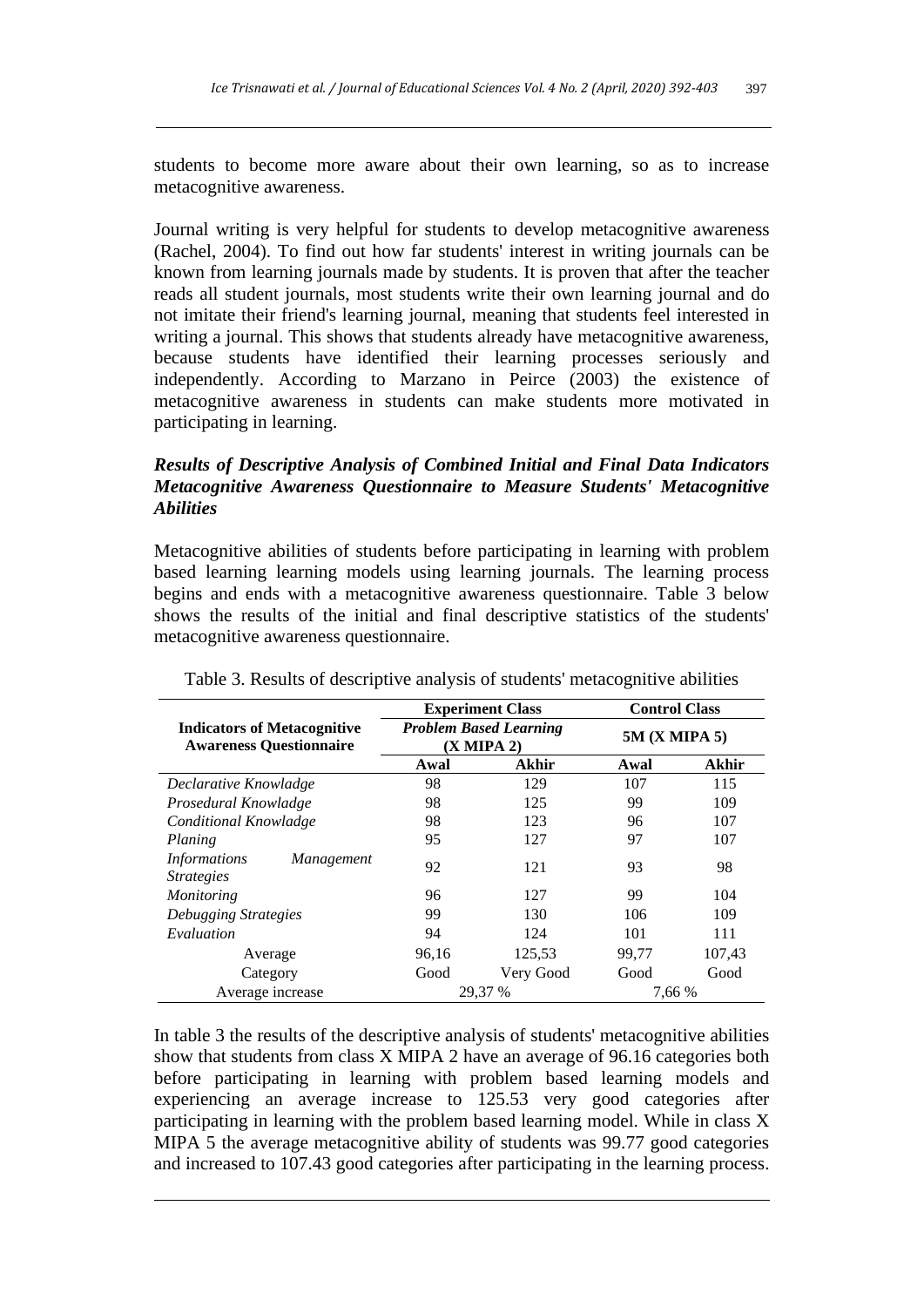Based on the data presented in the table it can be concluded that an increase in the average metacognitive abilities of students is greater in the experimental class that is equal to 29.37% while smaller in the control class that is 7.66%.

Descriptive data shows that there is an increase in the average metacognitive abilities of students at the end of learning activities in the class applying a learning journal with a problem based learning model. The average score of the experimental class is higher than the control class. The positive influence of the use of learning journals with problem based learning models on students' metacognitive abilities can be explained due to the influence of the use of learning journals and problem based learning models. A learning journal is a forum that contains the results of reflections in the field of learning intended for students. The teacher can read it as input for seeing students' abilities in the field they are learning. Students can fill it in the form of reflections or observations related to classroom learning. Learning journals are not summaries of learning material, but rather focus on students' reflection on what they have read or are being learned (Mursyid, 2010). Learning journals can enable students to become more aware about their own learning, so as to increase metacognitive awareness (Rachel, 2004).

Jonassen (in Fadllia, 2012) states metacognitive is a person's awareness of how he learns, the ability to assess the difficulty of a problem, the ability to observe the level of understanding himself, the ability to use various information to achieve goals, and the ability to assess the progress of learning themselves. Thus the use of learning journals in the learning process can improve students' metacognitive abilities. The application of learning journals has a significant influence on students' metacognitive abilities on environmental pollution material, being able to stimulate students to reflect and evaluate learning activities through writing learning journals. Besides giving the opportunity for students to construct their own knowledge through reflection activities so that students' learning experiences do not pass away and are more meaningful with a learning journal sheet.

An experimental class that applies the use of student learning journals has identified its learning process through the making of the learning journal. with a learning journal, students can find out their strengths and weaknesses in learning and think about efforts to overcome their weaknesses, so students can find out the meaning of the learning process. Thus journal writing is very helpful for students to develop metacognitive awareness (Rachel 2004). To find out how far students' interest in writing journals can be known from learning journals made by students. It is proven that after the teacher reads all student journals, most students write their own learning journal and do not imitate their friend's learning journal, meaning that students feel interested in writing a journal. This shows that students already have metacognitive awareness, because students have identified their learning processes seriously and independently. According to Marzano in Peirce (2003) the existence of metacognitive awareness in students can make students more motivated in participating in learning.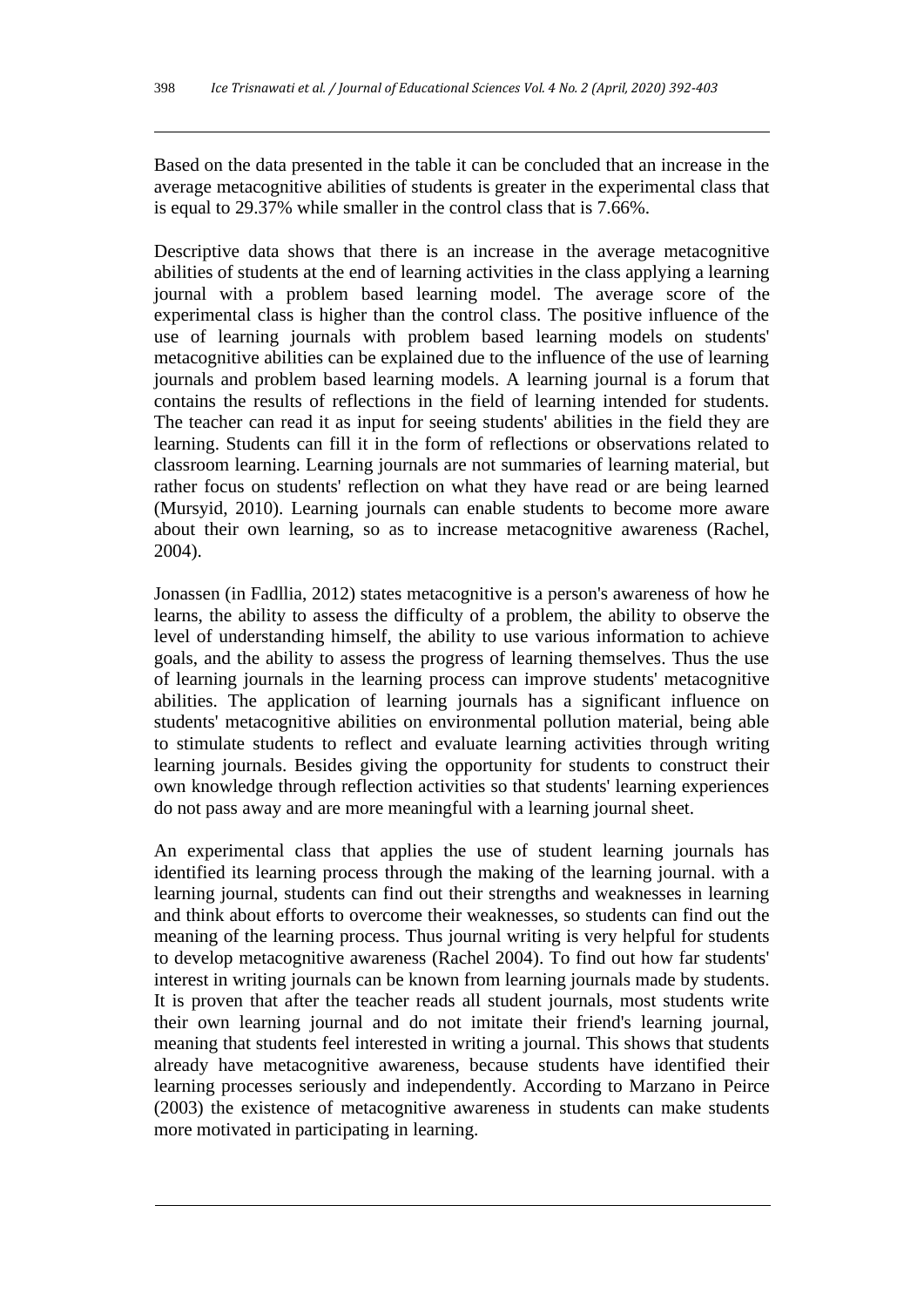# *Prerequisite Test Results Hypothesis Test Effects of the Use of Learning Journals with Problem Based Learning Models on Student Metacognitive Abilities*

Data analysis performed at this stage was the analysis of the results of the initial conditions and the final conditions of the treatment. Data obtained before and after treatment included test results and questionnaire data, namely data on metacognitive abilities for both the experimental class and the control class. The following presents the results of the normality test with Kolmogrov-Smirnov on the pretest scores of students' metacognitive abilities Table 4.

| <b>Variabel</b>       | Model | <b>Statistic</b> | Sig.  | Ket. |
|-----------------------|-------|------------------|-------|------|
| Metacognitive Ability | PBL   | 0.112            | 0.200 |      |
|                       | 5Μ    | 0.123            | 0.185 | N    |

Table 4. Normality of Initial Results of Metacogitive Capabilities

Based on table 4 the results of the normality test with Kolmogrov-Smirnov on the initial results of students' metacognitive abilities, show that the initial results are normally distributed, which shows significance values above 0.05. In the next stage the researcher presents the final normality data of students' metaognitive abilities in Table 5.

Table 5. Normality of Outcome of Metacognitive Ability

| Variabel              | Model      | <b>Statistic</b> | Sig.  | <b>Information</b> |
|-----------------------|------------|------------------|-------|--------------------|
| Metacognitive Ability | <b>PBL</b> | 0.057            | 0.200 | N                  |
|                       | 5Μ         | 0.98             | 0.200 | N                  |

Based on Table 5 the results of the normality test with Kolmogrov-Smirnov on the final results of students' metacognitive abilities, show that the final result data is normally distributed, which shows a significance value above 0.05. Table 6 below presents the results of the homogeneity test of variance with the Levene test on students' pretest and posttest metacognitive abilities.

Table 6. Results of Variance Homogeneity Test with Levene Test

|                     | <b>Levene Statistic</b> | Sig.  | <b>Information</b> |
|---------------------|-------------------------|-------|--------------------|
| Early Metacognitive | l.087                   | 0.301 | Homogen            |
| End Metacognitive   | 2,120                   | 0.150 | Homogen            |

In Table 5 the table of the variance homogeneity test with the Levene test shows that the initial significance value of metacognitive abilities is 0.301 which indicates values above 0.05 which means that the variance is homogeneous. The final homogeneity test of metacognitive ability is 0.150, indicating the value is greater than 0.05, which means the final data is also homogeneous.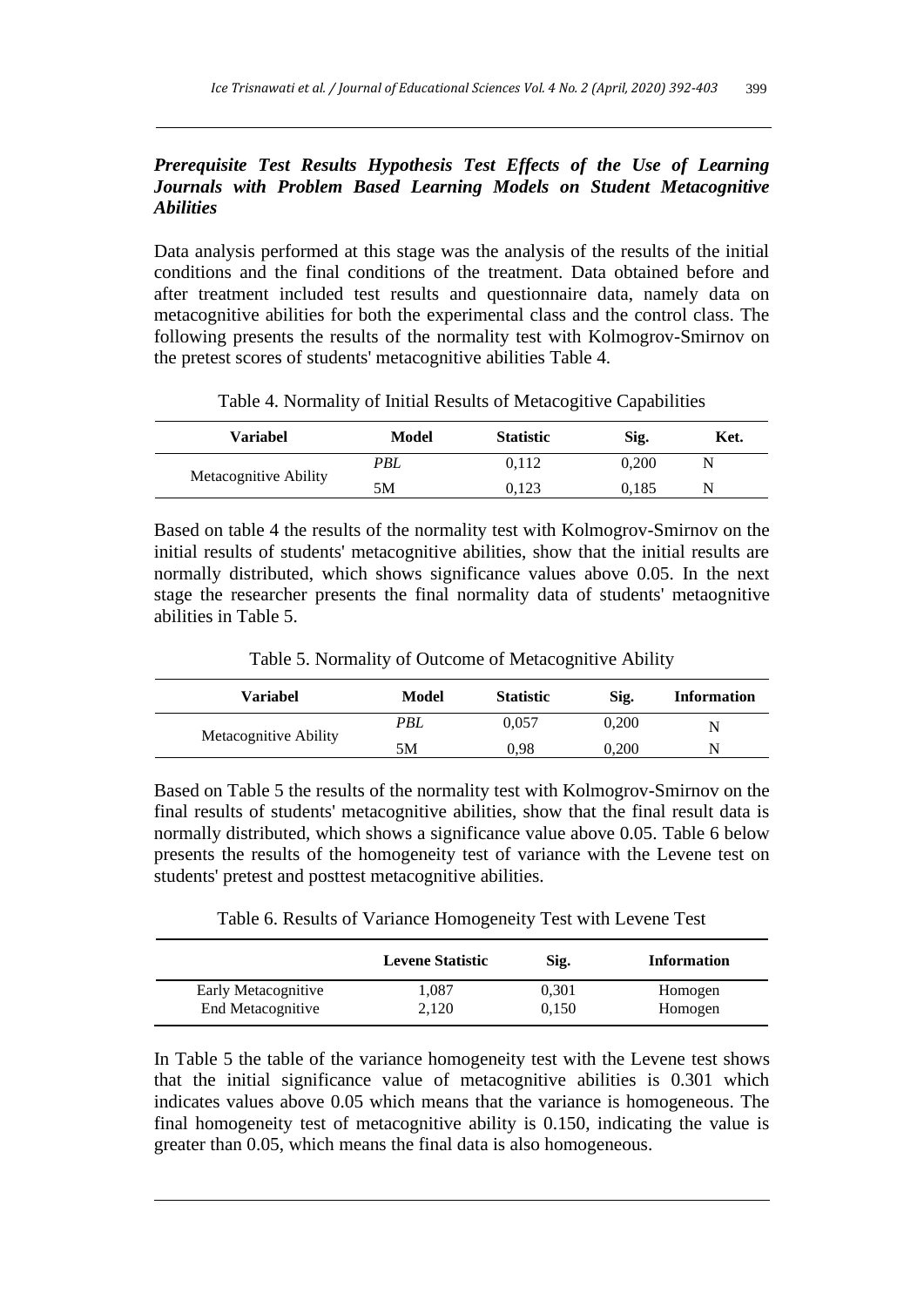4. Hypothesis Testing Effect of the Use of Learning Journals with Problem Based Learning Models on Student Metacognitive Abilities

From the prerequisite test above, the measurement data of students' metacognitive abilities have met parametric requirements, namely the data is normally distributed and the data group variables are homogeneous, so that the data can be continued with the parametric hypothesis test using Analysis of Variance (ANOVA) one factor (Oneway). In the following table are the results of parametric tests using Analysis of Variance (ANOVA) Table 7.

|                | Sum of<br><b>Squares</b> | df | <b>Mean Square</b> |        | Sig. |
|----------------|--------------------------|----|--------------------|--------|------|
| Between Groups | 3945.681                 |    | 3945.681           | 32.101 | .000 |
| Within Groups  | 8603.972                 | 70 | 122.914            |        |      |
| Total          | 12549.653                |    |                    |        |      |

Table 7. Analysis of Variance (ANOVA) Test Results.

Based on table 7, the Analysis of Variance (ANOVA) statistical test results show that the significance value is 0,000. Sig.  $(0,000) < \alpha$  so that H0 is rejected, so it can be concluded that the use of learning journals with problem based learning models significantly influences students' metacognitive abilities.

The influence of the use of learning journals with problem based learning models can be seen in the results of descriptive data and the results of hypothesis testing. Descriptive data shows that there is an increase in the average metacognitive abilities of students at the end of learning activities in the class applying a learning journal with a problem based learning model. The average score of the experimental class is higher than the control class. Likewise with the Anova test results it was concluded that the use of learning journals with problem based learning models had a significant influence on students' metacognitive abilities with a significance value of  $0,000 < 0.005$ .

The positive influence of the use of learning journals with problem based learning models on students' metacognitive abilities can be explained due to the influence of the use of learning journals and problem based learning models. A learning journal is a forum that contains the results of reflections in the field of learning intended for students. The teacher can read it as input for seeing students' abilities in the field they are learning. Students can fill it in the form of reflections or observations related to classroom learning. Learning journals are not summaries of learning material, but rather focus on students' reflection on what they have read or are being learned (Mursyid, 2010). Learning journals can enable students to become more aware about their own learning, so as to increase metacognitive awareness (Rachel, 2004).

An experimental class that applies the use of student learning journals has identified its learning process through the making of the learning journal. with a learning journal, students can find out their strengths and weaknesses in learning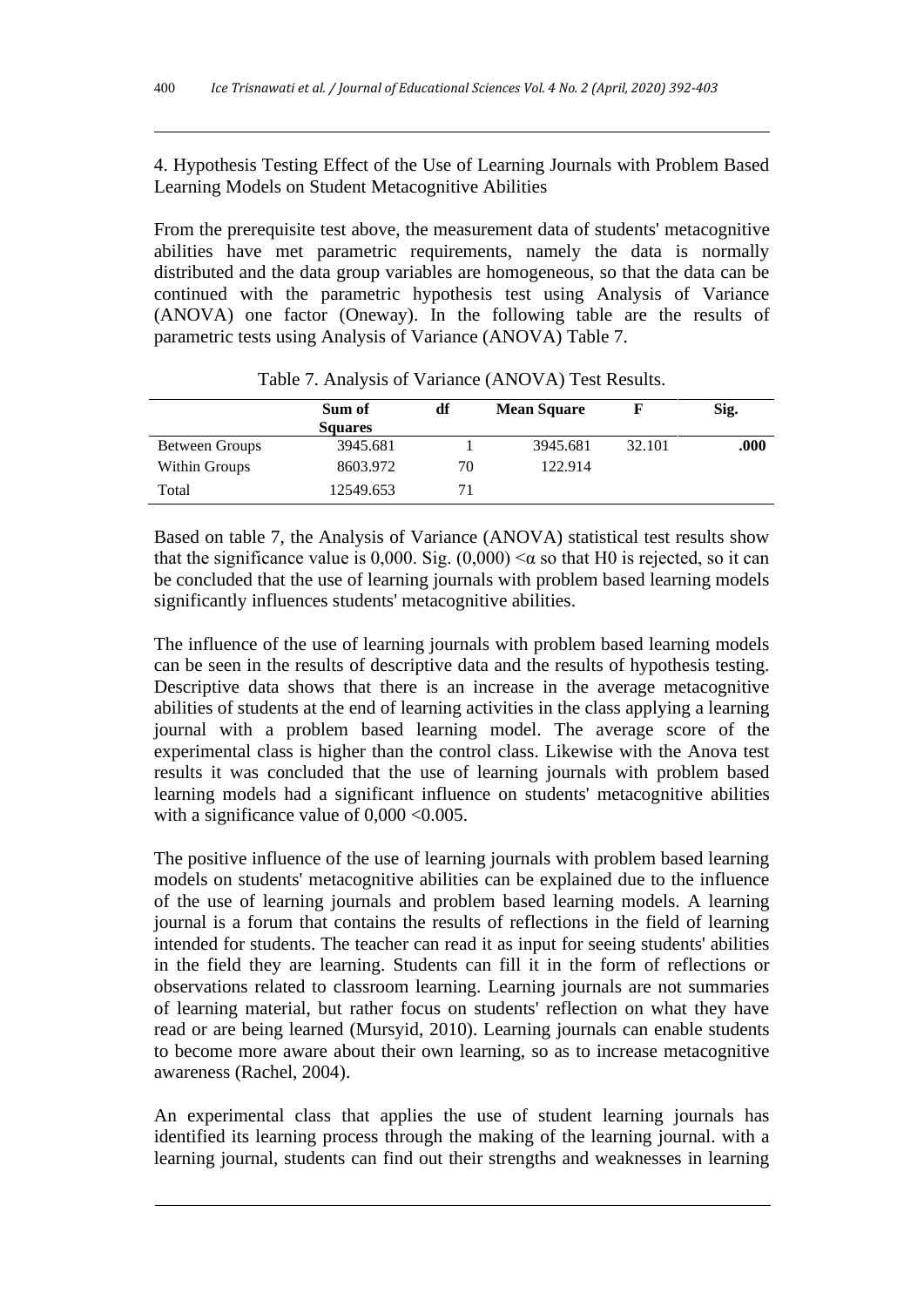and think about efforts to overcome their weaknesses, so students can find out the meaning of the learning process. Thus journal writing is very helpful for students to develop metacognitive awareness (Rachel 2004). To find out how far students' interest in writing journals can be known from learning journals made by students. It is proven that after the teacher reads all student journals, most students write their own learning journal and do not imitate their friend's learning journal, meaning that students feel interested in writing a journal. This shows that students already have metacognitive awareness, because students have identified their learning processes seriously and independently. According to Marzano in Peirce (2003) the existence of metacognitive awareness in students can make students more motivated in participating in learning.

## **4. Conclusion**

The results of data analysis and discussion show that the use of learning journals with problem based learning models has an effect on students metacognitive abilities in learning Biology of environmental pollution material at SMAN. The value of metacognitive abilities in the excellent category compared to the control class in the good category. This shows the metacognitive ability of students who follow the use of learning journals with problem based learning models is better than students who follow conventional learning. The advice that can be given is that metacognitive abilities at this time really need to be developed and improved for students, and that requires a long time. For future researchers, I suggest that the time for the research to be carried out can be carried out over a longer period of time and with a wider population and sample than the current researcher. To support the implementation of the 2013 curriculum and meet the standards of graduates listed therein, teachers are expected to be able to apply the use of learning journals with this problem based learning learning model in learning, especially in Biology learning in high schools so that students' metacognitive abilities can be well developed.

## **Acknowledgement**

Thanks to Dr. Wan Syafii, M.Pd and Dr. Ir. Zulfarina, M.Si, who has guided in the research that has been done. This research was funded by the researcher himself.

#### **References**

- Anderson, L.W., & Krathwohl, D.R. (2001). *A Taxonomy for Learning, Teaching, and Assessing: A Revision of Bloom's Taxonomy of Educational Objectives.* New York: Wesley Longman.
- Anyta, K., Siti, Z., & Sri, E, I. (2013). Pengaruh *Problem Based Learning* Dipadu Strategi *Numbered Heads Together* Terhadap Kemampuan Metakognitif,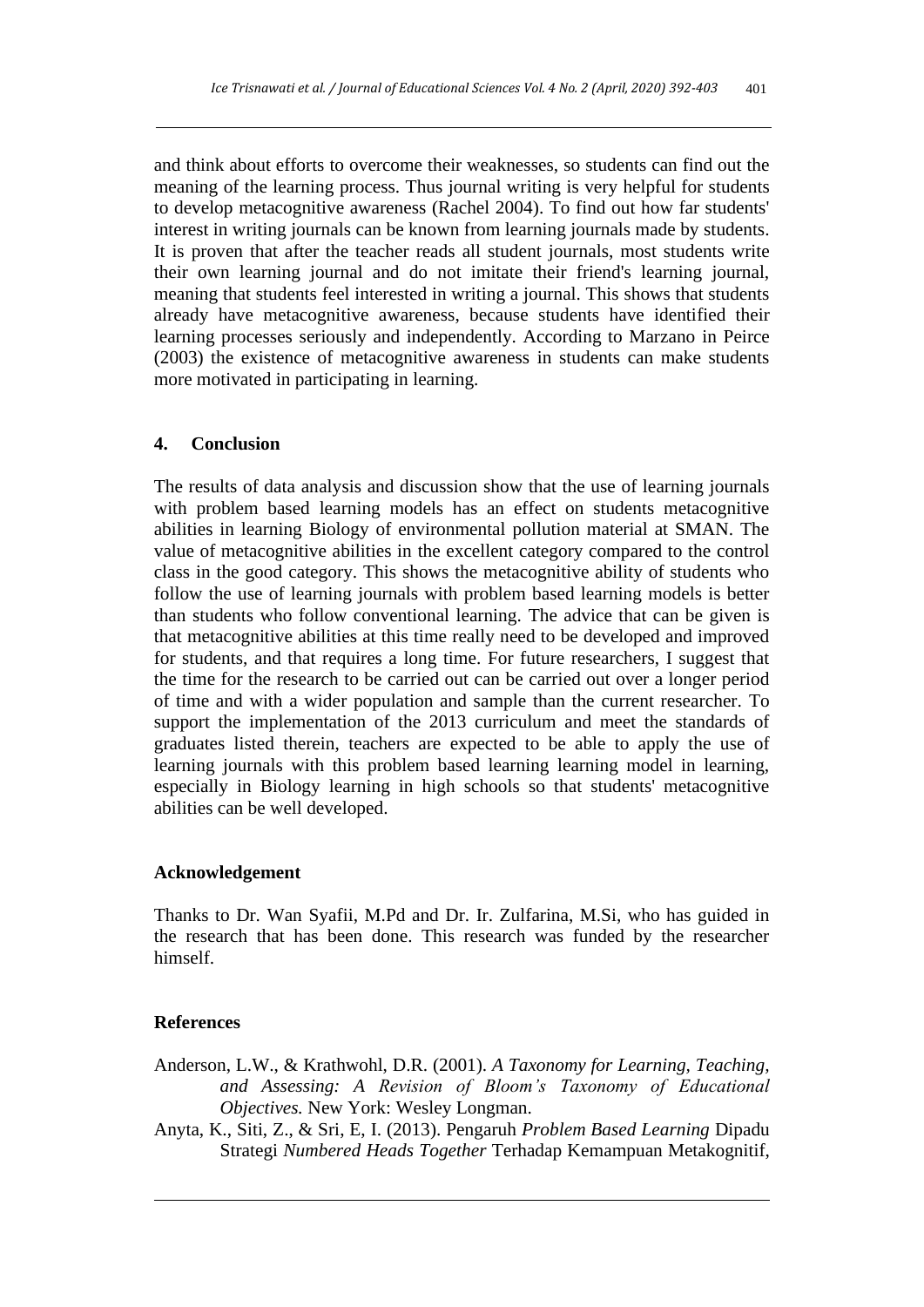Berpikir Kritis, dan Kognitif Biologi. *Jurnal Penelitian Kependidikan*, (1) 33-47.

- Arends, R. (2013). *Learning to Teach.* Penerjemah: Helly Prajitno dan Sri Mulyani. New York: Mc Graw Hill Company.
- Deny, S., & Herawati, S. (2015). Peningkatan Keterampilan Metakognitif Mahasiswa Program Studi Biologi Melalui Penerapan Jurnal Belajar dengan Strategi *Jigsaw* dipadu *PBL* Berbasis *Lesson Study* Pada Matakuliah Biologi Umum. *Prosiding Seminar Nasional Pendidikan Biologi 2015*. FKIP Universitas Muhammadiyah Malang.
- Dinna, F., Nely, A., & Muhammad, M. (2016). Efektivitas Penerapan *Learning Journal* pada Pokok Bahasan Optika Geometri Siswa Kelas X SMA Negeri 1 Indralaya Utara. *Jurnal Inovasi dan Pembelajaran Fisika*, 2 (3), 1-7.
- Djamarah, S. B. (2002). *Psikologi Belajar.* Jakarta: PT. Rieneka Cipta.
- Fadllia, A. (2012). Pengaruh Pembuatan Jurnal Belajar Dalam Pendekatan Jelajah Alam Sekitar (JAS) Terhadap Hasil Belajar Siswa Pada Materi Ekosistem. *Tesis*. Semarang: FMIPA UNNES.
- Fakhriyah. (2014). Penerapan Problem Based Learning dalam Upaya Mengembangkan Kemampuan Berpikir Kritis Mahasiswa. *Jurnal Pendidikan IPA Indonesia*, 3(1), 95-101.
- Flavell, J. H. (1979). Metacognition and cognitive monitoring: A New Area of Cognitive-Developmental Inquiry. *American Psychologist journal*, 34 (1), 906-911.
- Hyerle, D. N., & Alper, L. (2011). *Thinking Maps*. London: SAGE Publications.
- Kementrian Pendidikan Nasional. (2013). Peraturan Menteri Pendidikan dan Kebudayaan Republik Indonesia Nomor 81A Tahun 2013.
- Kartono. (2010). Penerapan Teknik Penilaian Learning Journal Pada Model Pembelajaran Berbasis Masalah untuk Meningkatkan Hasil Belajar Siswa Materi Pokok Segiempat. *Jurnal penerapan teknik penilaian*: 57-71.
- Kurniawan., Bambang, H., & Dwi, A. (2016). Efektivitas Penggunaan Jurnal Belajar Dikaji dari Hasil Belajar dan Kemampuan Metakognisi dalam<br>Pembelajaran Matematika. Jurnal Program Studi Pendidikan Pembelajaran Matematika. *Jurnal Program Studi Pendidikan Matematika*. FKIP Untan Pontianak: 1-8.
- Lufri., Fitria, L., & Azwir, A. (2020). Effect of Active Learning in Form of Scientific Approach with Assistance of Student Worksheets Based Problem Based Learning (PBL) Towards Students Biology Psychomotor Competence in Bacterial Material. *Journal of Educational Sciences*. 4 (1), 20-29.
- Merina, P. (2019). Student Tutoring, Facilitator and Explaining Models: A Problem Solving Metacognition towards Learning Achievements of Informatic Students. *Journal of Educational Sciences*. 3 (2), 145-154.
- Mursyid. (2010). Jurnal Belajar Sebagai Salah Satu Upaya Meningkatkan Hasil Belajar*.* Diakses 26 September 2018 dari. [http://mmursyidpw.com](http://mmursyidpw.com/) /2010/09/21/jurnal-belajar-learning-journal-sebagai-salah-satu-upayameningkatkan-hasil-belajar-siswa/.
- Nur, A., Yenita, R., & Atma, M. (2020). Development of Learning Tools by Application of Problem Based Learning Models to Improve